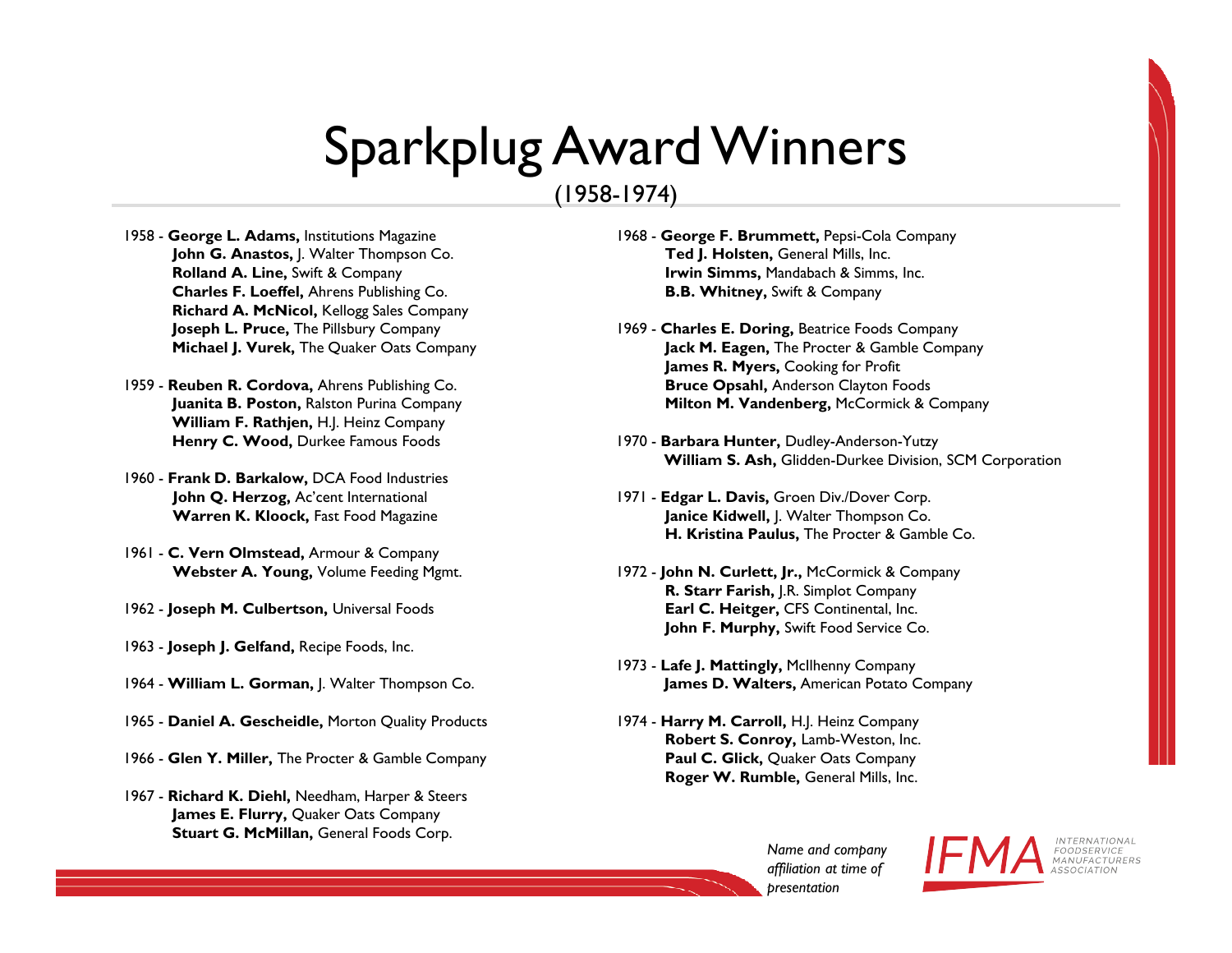#### (1975-1984)

- 1975 **Sam Arnold,** Green Giant Company **Robert A. Marmaduke,** Calkins and Company
- 1976 **Jeffrey Berlind**, Restaurant Business, Inc. **Walter Chaffee,** H.J. Heinz Company **Philip Wheeler,** General Foods Corp.
- 1977 **Fred Robinson,** CFS Continental, Inc. **Jerry Waxler,** Jerry Waxler & Company **Michael A. Hoffman,** Technomic Consultants **John C. Heithaus,** Hobart Corporation
- 1978 **Wayne B. Durfey**, Ore-Ida Foods, Inc. **Shelden Jones, Hospitality Publications Math Kaemmerer,** Golden Dipt Company Div. of DCA Food Industries, Inc.
- 1979 **Joan B. Bakos,** Restaurant Business **John J. McArdle,** Basic American Food Co. **Stanley Romaine,** Institutional Distribution **Jane Y. Wallace,** Institutions Magazine
- 1980 **Thomas J. Brueck,** Institutional Sales Corp. **Arthur T. Conway,** Foodservice Product News **Charles D. Lehman,** Chef's Pantry, Inc. **James P. Sunderland**, Eckrich Food Service Company
- 1981 **Harold Delaney,** The Food Group **Stephen Odell**, Sugar Foods Corporation **Martin Shellenberger,** Syracuse China Corp. **Donald G. Tober**, Sugar Foods Corporation
- 1982 **J. Roy Asmussen,** Roy A. Asmussen & Associates, Inc. **Donna Boss,** Food Management Magazine **Ronald N. Paul,** Technomic Consultants **Joe Stubbs,** Sunkist Growers, Inc. **David Wexler,** Restaurants & Institutions
- 1983 **Dennis C. Buda,** Castle and Cooke Foods **John C. Hofer,** Technomic Consultants **John Patten,** Butcher Boy Food Products, Inc. **George D. Rice,** GDR/CREST Enterprises **Larry A. Stone,** Food Sales/HSH, Inc.
- 1984 **Robert Civin,** Institutional Distribution **Robert B. Galvin,** Food Dynamics, Inc. **Russell L. Jones,** The Quaker Oats Company **Kenneth A. Lapin,** Wechsler Coffee Corporation **Cynthia M. Seik,** Kitchens of Sara Lee

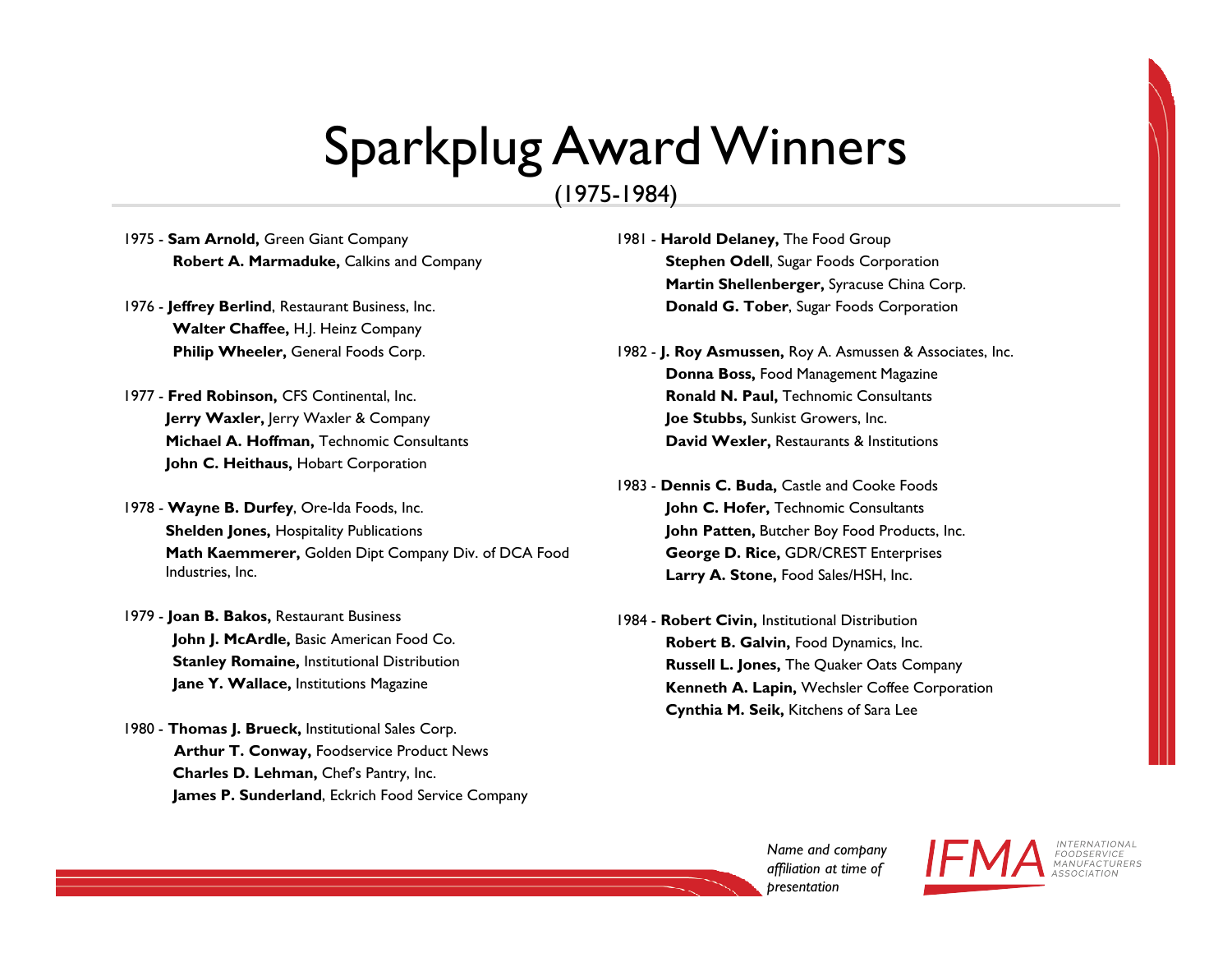(1985-1993)

1985 - **Linda Awrey,** Awrey Bakeries, Inc.

- /86 **James M. Degen,** James M. Degen & Company **Kristin Ferguson,** Tyson Foods, Inc. **Marvin Goldsmith,** Campbell-Mithun, Inc. **Robert Petersen,** Atlantic Marketing Forces, Inc.
- 1987 **Paul V. Baron,** The Quaker Oats Company **Jerry Collins,** Merico, Inc. **Edward Drucker,** The Waxler Company **James M. Irwin,** CODE, Incorporated **Jack T. Mitchell,** Nabisco Brands, USA **Thomas Rector,** Fred's Frozen Foods
- 1988 **Catherine M. Ahern,** Foodsales/MAR-DRU, Inc. **Donald Axleroad,** The Food Group **Robert D. Berryman,** Campbell Food Service Company **William J. LaGala,** Nabisco Brands, Inc. **Jeffrey E. Wayne,** The Pillsbury Company **Gee Winands,** Sunkist Growers, Inc.
- 1989 **William J. Caskey,** Nestle Foodservice **Jerry Fritz,** Pet, Inc. **Susan Shellenberger,** The Food Group **Shannon D. Talley,** ComSource Independent Foodservice Companies, Inc. **John Woods,** JLW Food Sales
- 1990 **Charles Bernstein,** Nation's Restaurant News **Patricia C. Dando,** Dando & Company **Randolph Habeck,** Habeck-Zaitz & Associates **Gary Karp,** Oscar Mayer Foods Corporation **Mark G. Willes,** Tyson Foods, Inc.
- 1991 **Thomas F. Bauman,** The L.J. Minor Corporation **Jerry I. Drew,** Rittenhouse Foods **M. Jay Heilbrunn,** Clinton Associates, Inc. **Joseph Myers,** Food Sales West, Inc. **John Rooney,** Sugar Foods Corporation **Robert Sala,** Distributor Marketing Alliance
- 1992 **Charles E. Woodward,** Pepperidge Farm, Inc. **Richard W. Prescott,** Professional Marketers, Inc. **Tom Caron,** Schwan's Sales Enterprises, Inc. **Kevin R. Malchoff,** Rich Products Corp. **Robert G. Fletcher,** Anheuser-Busch, Inc.
- 1993 **Mike Carpenter,** The Vollrath Company, Inc. **Cecile M. Crow, James River Corporation Robert Green,** HSH Food Sales **John J. Kelly,** Campbell Soup Company **Sharon M. Olson**, The Olson Group, Inc.

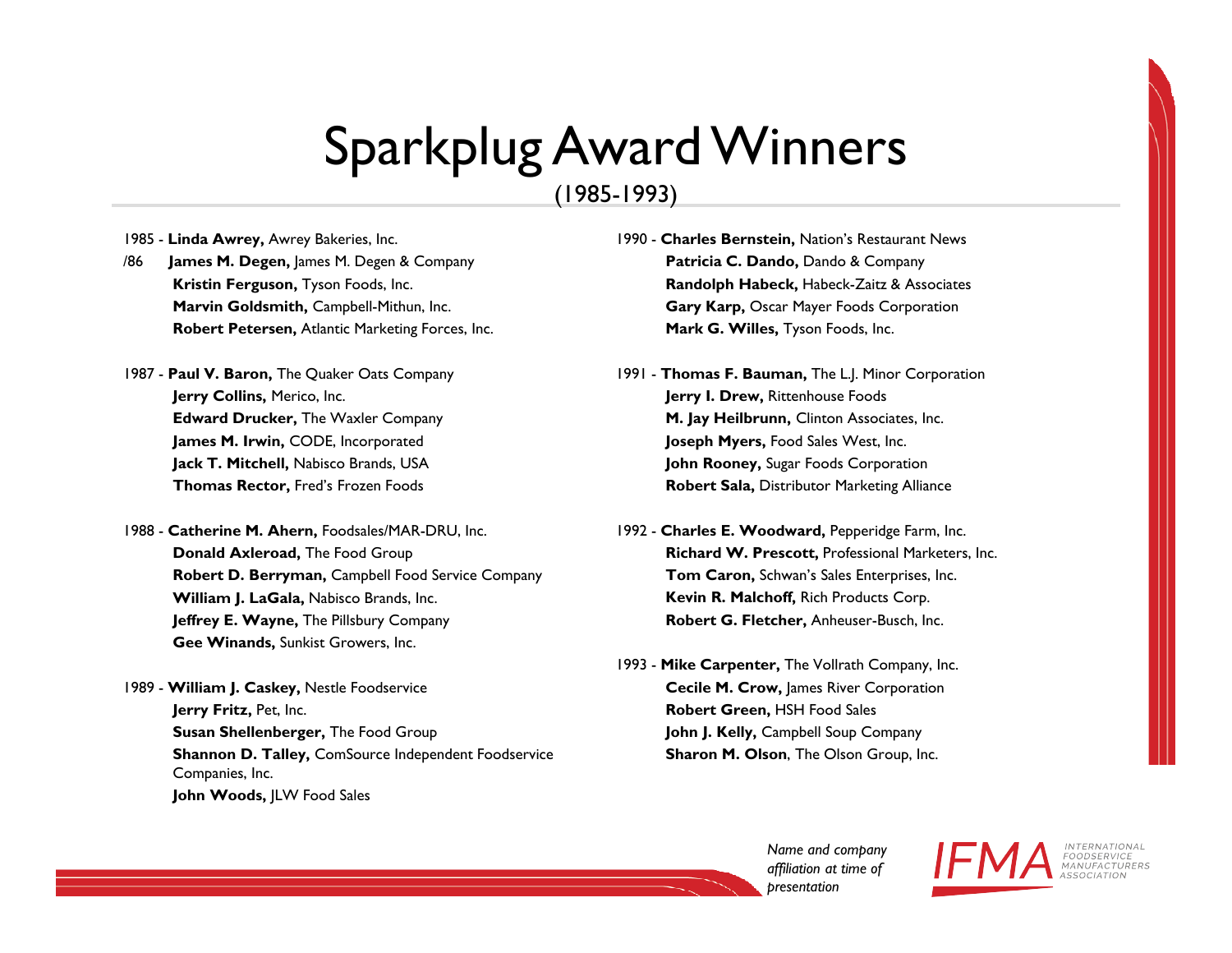#### (1994-2000)

- 1994 **Mary Kaye Buettgen**, Superior Coffee & Foods **Samuel T. Crown,** Commonwealth Brokers, Inc. **William Fisher,** Arby's Inc. **Loren Kimura,** Basic American Foods **Susan Saltwell,** Noble & Associates **R. Stephen Tanner,** Arden International Kitchens, Inc. **Robert K. Smith, Jr.**, Pilgrim's Pride Food Service
- 1995 **Kent Walrack,** Lyons Magnus **Greg Lee,** Tyson Foods **John Guy,** Food Marketing Concepts **Fred Fleischbein,** Olson Communications **Linda Schwaba,** Groen, A Dover Industries Company **Kim Ewers,** Land O' Lakes, Inc. **James Doherty,** Nation's Restaurant News
- 1996 **Laura MacPhail,** The Hale Group, Ltd. **Drew McMillen,** Anchor Foods Products, Inc. **James Orkin,** Kirstein Brokerage Company, Inc. **Sarah Palisi,** Enersyst Development Center, Inc.
- 1997 **- Kevin Delahunt,** Sargento Foods, Inc. **Lee Ellen Fox, FMP,** The Educational Foundation of the National Restaurant Association **David Lovvorn,** O.K. Foods, Inc. **James Matorin,** Smartketing **Bruce Robinson,** Basic American Foods

#### 1997 (cont'd)

**William "Buddy" Taylor,** Innovative Concept Group, Inc.

- 1998 **Martin Overton,** Custom Food Products, Inc. **Robert W. Pierce,** Lipton Foodservice **Cathy Schlosberg,** Campbell Soup Company **Niles Crum,** ID Magazine **V.D. "Bud" Hilton,** Answers Systems, Inc. **Gary Sobkowiak,** W M S We Market Success
- 1999 **Mark Blabac,** Land O' Lakes **Richard Francis**, Procter & Gamble Distributing Company **Larry Joyner,** Custom Food Products, Inc. **Lawrence "Laddie" Weiss,** Weiss Foodservice Visions Inc. **Cathy Wilson,** NPD Foodservice Information Group
- 2000 **Steve Finkelstein,** Choice One Foods **Brenda Fried,** GOJO Industries, Inc. **Alan Gould,** Nation's Restaurant News **Reed Pless,** Innovative Concept Group **Steve Rudnitsky, Nabisco Inc. Jim Sinclair,** 3M Company

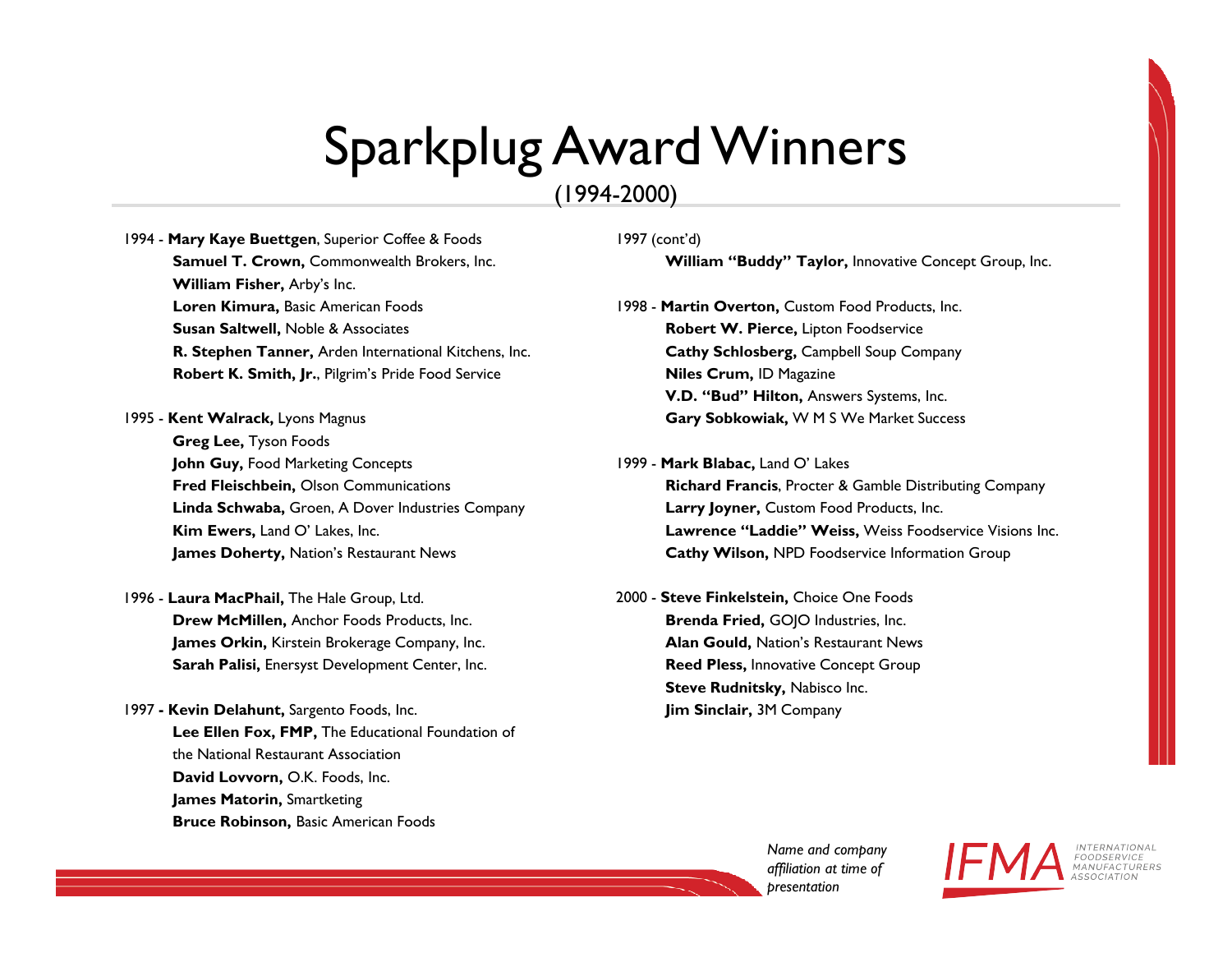#### (2001-2010)

- 2001 **Gerry Fernandez,** MultiCultural Foodservice & Hospitality Alliance **James Simonson,** National Food Product Research, Corp **Ray Herrmann,** Chain Leader **Sam Jackson,** Answers Systems, Inc. **Brad Moore,** Kraft Food Services 2007 - **Billy Boswell,** Tabasco Brands/McIlhenny Company
- 2002 **Tug England,** Mission Foods **Dan O' Connell,** Foodmix Marketing & Communications **Ken Ruff,** Future Brands LLC **Jeff Sterling,** Birchwood Foods
- 2003 **Daryl Gormley,** Sara Lee Food Service **Gerald White,** Nation's Restaurant News **Karl Kaufman,** Jennie - O Turkey Store **Jack Li,** Datassential Research
- 2004 **Mike Cardello,** Nation's Restaurant News **Beryl Kemp,** Georgia-Pacific Corp. **Ken Mossgrove.** Schwan's Food Service **Mike Shay,** UBF Foodsolutions North America
- 2005 **Jim Matorin,** Smartketing **Steven Mayer, Plate Magazine Terry Splane.** McCormick & Company, Inc.
- 2006 **Dennis Fox,** Georgia-Pacific Corporation **Paul Gere,** McCain Foods USA, Inc. 2006 (cont'd)
- **Rich Tucker,** Product Evaluations, Inc.
- 2008 **Drew Dozier**, Advance Food Company **Dave Leppert**, PepsiCo Foodservice **Caroline Perkins**, Foodservice Insights
- 2009 **Barbara Kane,** Ecolab **Ellen Koteff,** NRN **Steve Potter,** IFDA **Matthew Riddleberger,** Firehouse Restaurant Group
- 2010 **Renee Gerami,** McCain Foods USA **David Leppert,** PepsiCo Foodservice **Brenda Lloyd,** Unified Foodservice Purchasing Co-op, LLC **Ed Sanford,** Reinhart FoodService, LLC **Lela Tripp,** Tyson Foods, Inc. **Dan Wilkinson,** GS1 US

*Name and company affiliation at time of presentation*



**IF MADE POSSIBLE"** 

**MANUFACTURERS** ASSOCIATION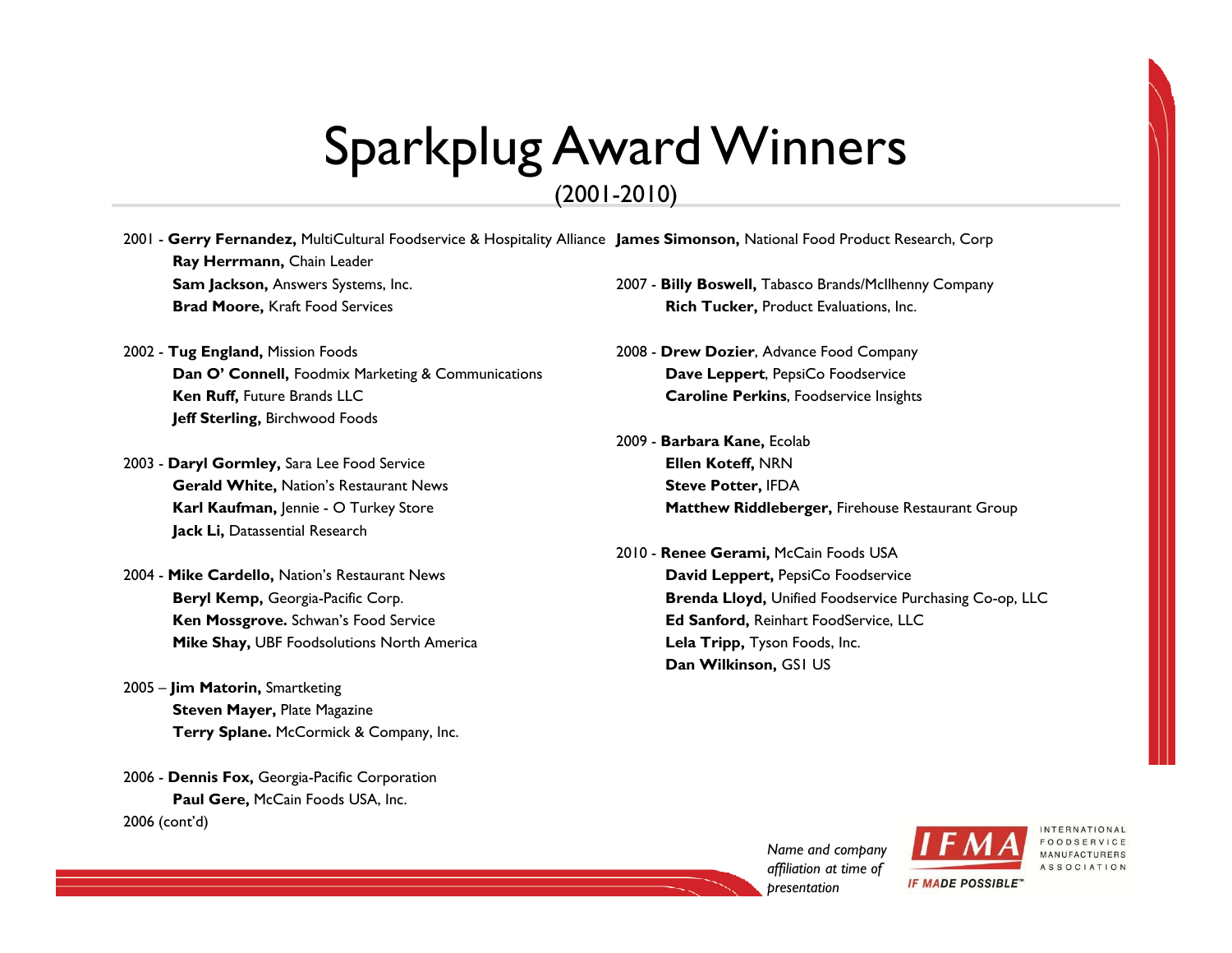#### (2011-2017)

2011 - **Loren Kimura,** Basic American Foods **Richard Ferranti**, Rich Products **Paul Saval**, Saval Foods **Michael LaDuke**, Red Lobster **Kevin Delahunt**, Sargento **Kent Walrack**, Lyons Magnus **Kent McClelland**, Shamrock Foods **Andy Glaser**, Kellogg's

- 2012 **Ben Shanley**, Coca Cola Foodservice and On Premise **John Schmitz**, Land O' Lakes **Bill McClellan**, Dawn Food Products **Devon Gerchar**, IFMA
- 2014 **- Art Bell**, The Partnering Group **Doug Morrison**, The Partnering Group **Arnie Schwartz**, The NPD Group **Jack Li**, Datassential
- 2015 **Ed Medlock**, Quality Supply Chain Co-op, Inc. **Krista Pohlman**, Quality Supply Chain Co-op, Inc. **Dan Mueller**, Sodexo **Kate Malaniak**, Quaker Steak & Lube **Gary Bales**, Focus Brands Inc. **Rich Kamph**, Focus Brands Inc. **Gary Schwartz**, SHAKE SHACK **Matt Riddleberger**, Firehouse Restaurant Group, Inc.

2016 – **Ben Shanley**, Coca-Cola North America Foodservice **Tina Floyd**, The J.M. Smucker Company **Kevin Delahunt**, Sargento Foods **Bob Corscadden**, Kellogg's Specialty Channels **Rod Hepponstall**, Lamb Weston **Jane Sumner**, Dean Foods

2017 – **Keith Anderkin,** Arby's Supply Chain Cooperative **Steve Barker,** Chick-fil-A **Donette Beattie,** Toppers Pizza **Jeff Bromwich,** Potbelly Sandwich Shop **Anissa Mandell Chance,** Focus Brands**Dennis Clabby,** IPC Subway**Beth Cook,** IPC Subway**Joe Hinton,** Brinker International**Rich Kamph,** Focus Brands **Kristi Kingery,** Tropical Smoothie Café**Kyle Lindelof,** Brinker International**Charlie Lousignont,** Brinker International**Elena Palmer,** Starbucks Coffee Company**Steve Pattison,** RSI/Burger King **Krista Pohlman,** Wendy's QSCC **Matt Riddleberger,** Firehouse Subs**Dennie Sandefer,** Zaxby's**Michele Varian,** Sonic Drive-In

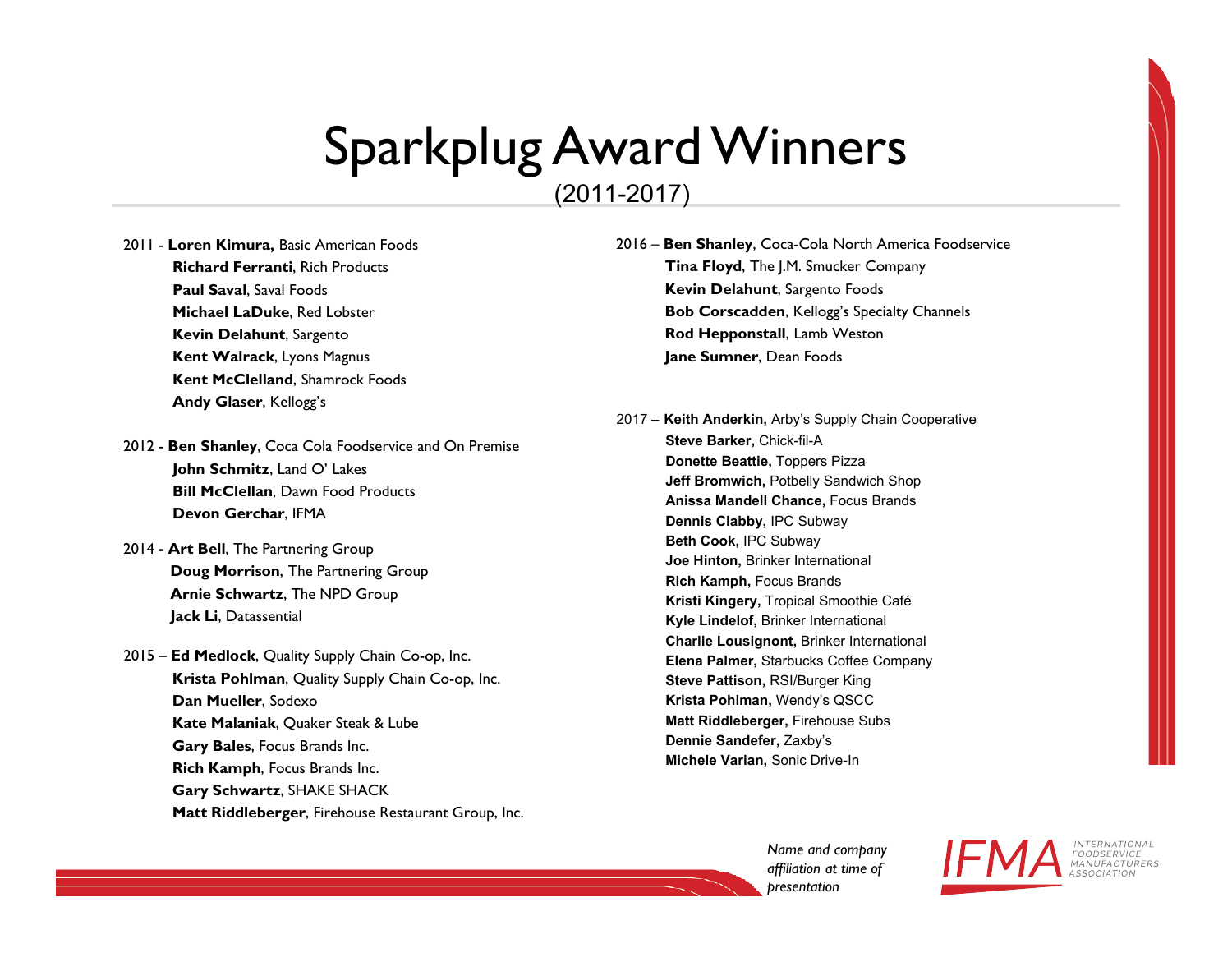### Presidents Award Winners

### (1988-2010)

| 1988 - James Degan, James M. Degan, Inc.            | 2000 - Charles Hunn, Kraft Foodservices                                                      |
|-----------------------------------------------------|----------------------------------------------------------------------------------------------|
| Steve MacArthur, Nestle, Inc.                       | <b>Greg Ibsen, J.R. Simplot Company</b>                                                      |
| 1990 - Fred Hull, Nestle Brands Foodservice Company | 2001 - Laddie Weiss, I Source Incorporated                                                   |
| 1992 - Jeff Rymer, Rymer Foods                      | 2002 - Dave Pfanzelter, Kellogg's Food Away from Home                                        |
| 1993 - Phil Sexton, Campbell Taggart                | 2003 - Alan Gould, Nation's Restaurant News<br>Kim Kelly-Bartley, White Castle Systems, Inc. |
| 1994 - Tom Bauman, Rymer Foods                      |                                                                                              |
|                                                     | 2004 - William Lovette, Tyson Foods, Inc.                                                    |
| 1995 - Bob Fletcher, Anheuser Busch                 |                                                                                              |
| Ira Blumenthal, Co-Opportunities, Inc.              | 2005 - Scott Siers, PepsiCo Foodservice                                                      |
| 1996 - Kevin Malchoff, Rich Products, Inc.          | 2006 - Tom Sampson, Kraft Foodservice                                                        |
|                                                     | Tim Connor, Nestlé Foodservices North America                                                |
| 1997 - Jeff Wayne, Tropicana                        |                                                                                              |
|                                                     | 2007 - Kevin Ryan, ICCA                                                                      |
| 1998 - EFR Working Committee Chairs:                |                                                                                              |
| Deborah Lentz, Nabisco                              | 2008 - Steve Caldeira, Dunkin' Brands                                                        |
| Norb Mayrhofer, Procter & Gamble                    |                                                                                              |
| Mike Noble, Alliant Foodservice                     | 2009 - Lela Tripp, Tyson Foods, Inc.                                                         |
| Chuck Langmead, McCormick & Co.                     |                                                                                              |
| Robert K. Smith, Jac Pac Foods                      | 2010- Ann Oka, Sodexo                                                                        |
|                                                     | J. Michael Roach, Ben E. Keith Foods                                                         |
| 1999 - Carla Cooper, Coca-Cola USA                  | Tom Sampson, Kraft North America Foodservice                                                 |
| Larry Oberkfell, Anchor Food Products, Inc.         |                                                                                              |

*Name and company affiliation at time of presentation*



INTERNATIONAL<br>FOODSERVICE<br>MANUFACTURERS<br>ASSOCIATION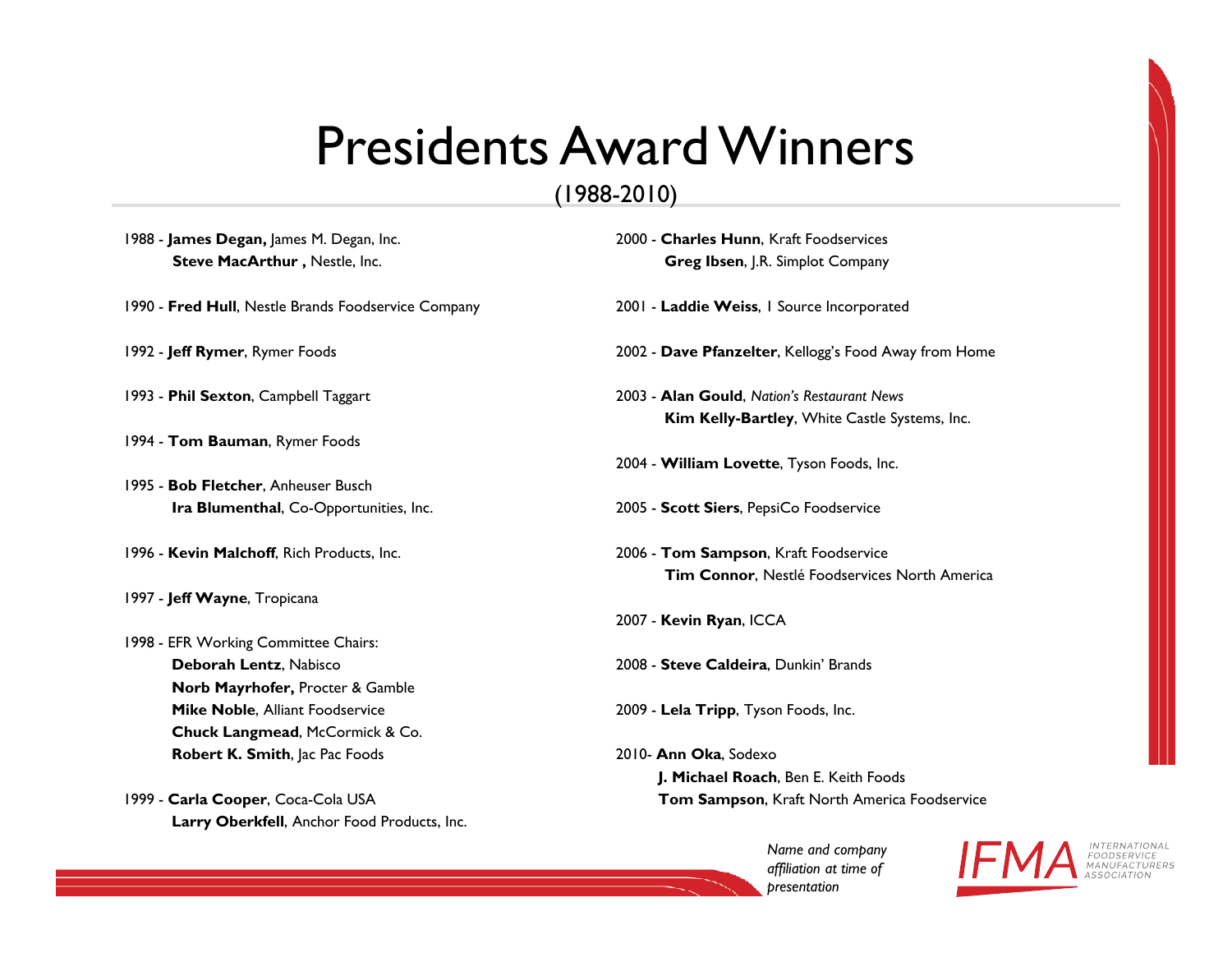### Presidents Award Winners

(2011-2017)

- 2011 **Ron Paul**, Technomic, Inc. **Bill Hale**, The Hale Group, Ltd.
- 2012 **Kristin Newman**, International Paper
- 2013 **Dennis Harrison, GS1**
- 2014 **– Jack Li,** Datassential
- 2015 **John Inwright**, Quality Supply Chain Co-op, Inc.
- 2016 **Caroline Perkins**, The Foodservice Content Company
- 2017– **Art Bell,** Kinetic12 Consulting **LeAnne Garoutte,** Kinetic12 Consulting**Tim Hand,** Kinetic12 Consulting **Jeff Schroeder,** Kinetic12 Consulting

*Name and company affiliation at time of presentation*



**INTERNATIONAL** FOODSERVICE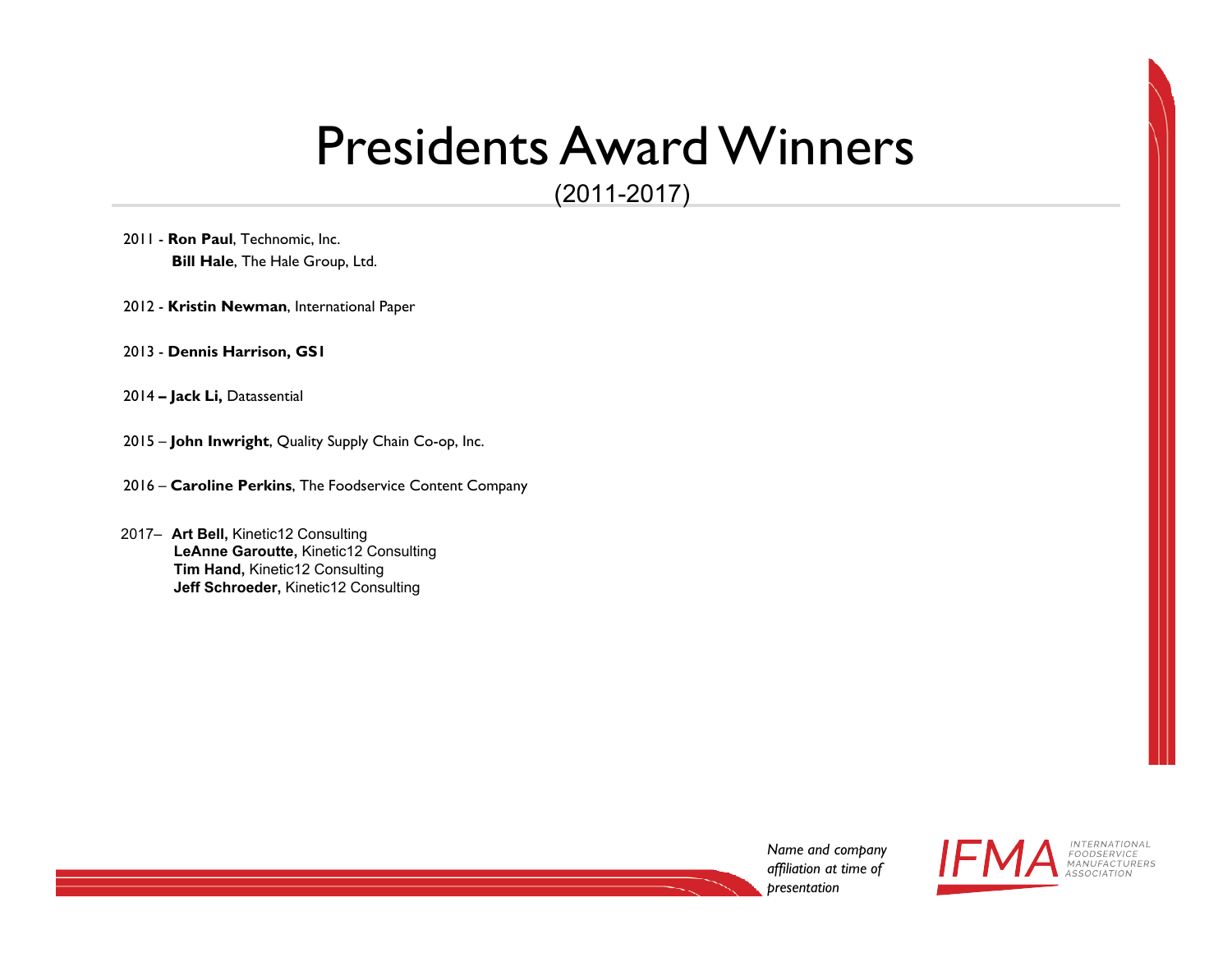## Key Person Award Winners

#### (1958-1995)

- 1958 **Donald E. Swanson**, Intl. Minerals & Chemical Corp.
- 1959 **Terman R. Englehardt**, Armour & Company
- 1960 **Robert S. Lochridge**, Kraft Foods
- 1961 **Frank D. Barkalow**, DCA Food Industries, Inc.
- 1962 **Gordon R. Sawyer-Dolby**, Cramore Product, Inc.
- 1963 **Frank H. Yaffe**, Universal Foods Company
- 1964 **Robert E. Fleming**, J. Hungerford Smith Co.
- 1965 **Jack H. Wall**, Carnation Company
- 1966 **Alvin W. Cohn**, Continental Coffee Co.
- 1967 **Daniel A. Gescheidle**, Morton Quality Products
- 1968 **John G. Anastos**, J. Walter Thompson Co.
- 1969 **John F. Hayes**, H.J. Heinz Company
- 1970 **Glen Y. Miller**, The Procter & Gamble Co.
- 1971 **Lawrence Pete**, Continental Coffee Co. of Houston
- 1972 **Martin N. Cullen**, General Mills, Inc.
- 1973 **H. Kristina Paulus**, The Procter & Gamble Co.
- 1974 **James D. Walters**, American Potato Company
- 1975 **John N. Curlett, Jr.**, McCormick & Company, Inc.
- 1976 **Edger L. Davis**, Berkel Incorporated
- 1977 **- Richard J. Hauer**, CFS Continental, Inc.
- 1978 **- William S. Ash**, Durkee Foods, Div. Of SCM Corp.
- 1979 **– William** J. Tobin, Nabisco, Inc.
- 1980 **-** Charles R. Suter, The Suter Company, Inc.
- 1981 **- John J. McArdle,** Basic American Food Co.
- 1982 **- Donald G. Tober,** Sugar Foods Corp.
- 1983 **- Stanley J. Romaine,** Institutional Distribution
- 1984 **- Stephen Odell,** Sugar Foods Corp.
- 1985 **- John Patten,** Centre Brands, Inc.
- 1986 **- Russell L. Jones,** The Quaker Oats Co.
- 1987 **- Walter G. Van Benthuysen,** Richardson Foods Corporation
- 1988 **- William F. McLaughlin,** The L.J. Minor Corporation
- 1989 **- John T. Mitchell,** Nabisco Brands, Inc.
- 1990 **- Ira J. Blumenthal,** Rymer Foods, Inc.
- 1991 **- Roger W. Rumble,** General Mills, Inc.
- 1992 **- Mark G. Willes,** Tyson Foods, Inc.
- 1993 **- Henry R. Lambert,** Nabisco Brands **–**Foodservice Division
- 1994 **- Phillip L. Sexton,** Campbell Taggart, Inc.
- 1995 **- Jeffrey Rymer,** Rymer Foods, Inc.
	- *Name and company affiliation at time of presentation*